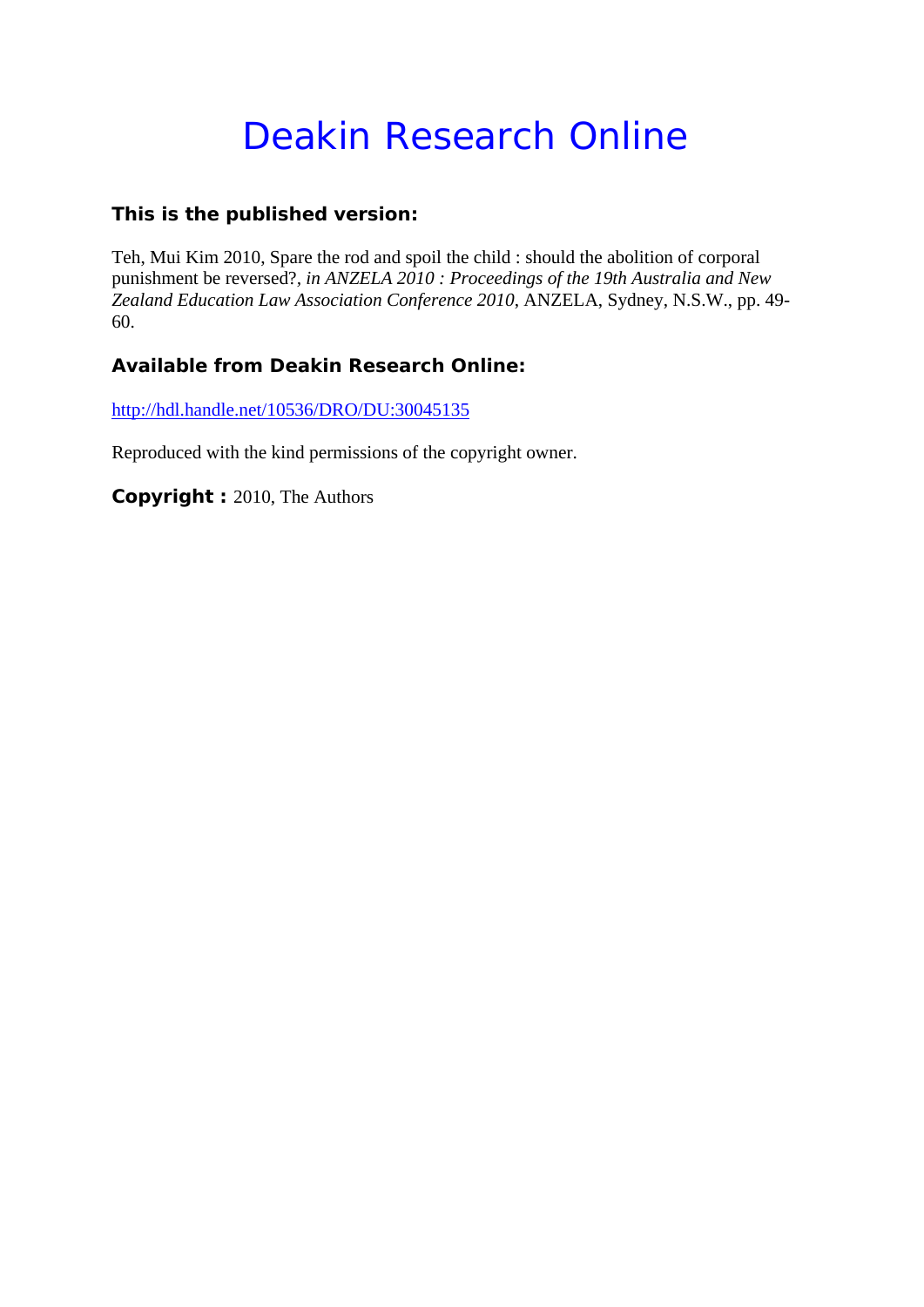## Spare The Rod And Spoil The Child: Should The Abolition Of Corporal Punishment Be Reversed?

## Dr Mui-Kim Teh

About the Author Mui-Kim Teh is both a lawyer and an educator. She trained as a Barrister-at-Law in London, and is an Advocate and Solicitor of the Supreme Court of Singapore. Before moving to Australia in 2005 from Singapore, she was a practising lawyer, and earlier in her career, she was both a teacher and a head of department in Singapore schools. Kim is currently based at the University of Southern Queensland, Fraser Coast Campus, where she lectures in law.

#### Abstract

The classic English case of *Williams v Eady* (1893) had, for over a century, supported a teacher acting *in loco parentis* when inflicting punishment on a child, so long as the punishment was reasonable and given in good faith. But in response to the European Convention on Human Rights, which calls for all to respect a child's right not to be "subject to torture or to inhumane or degrading treatment" (Article 3), many countries have banned the practice of using corporal punishment in schools. This might even include the use of reasonable force to prevent a student from injuring others or causing damage to property if it is seen as a form of discipline or punishment. Schools, therefore, have a difficult task of striking a balance between providing a safe environment for the whole school community and a child's individual rights. This paper gives an overview of the trends in the United States, Australia, New Zealand, England, Canada and Singapore concerning corporal punishment, and then discusses the implications for employing or banning corporal punishment as a disciplinary strategy. The discussion takes on a brief jurisprudential analysis of this issue: that is, whether, corporal punishment, if carried out reasonably, is seen as a proper form of discipline, ensuring a safe and disciplined environment in which the school community, as a whole, might operate. Is the teaching profession over regulated in the area of physical discipline? If so, would the continuation or reintroduction of corporal punishment make sense, or would it make education an even riskier business?

#### Introduction

Corporal punishment, in the education context, according to the dictionary<sup>1</sup>, is any kind of punishment that is inflicted on the body, and is intended to cause some degree of pain or discomfort, however light. The dictionary does not include words such as violence and brutality, which have become part of the vocabulary of the anti-corporal punishment advocates<sup>2</sup>. The use of physical contact such as smacking, striking, spanking, caning or rubbing substance (such as soap or chilli) into the mouth of a student by an educator constitutes corporal punishment. The classic case of *Williams v Eady*<sup>3</sup> had, for over a century, supported a teacher acting *in loco parentis* when inflicting punishment on a child, so long as the punishment was reasonable and given in good faith.

Although common law does not prohibit corporal punishment, there is an increasing trend towards banning it, with a call to respect a child's right not to be "subject to torture or to inhumane or degrading treatment or punishment" (Article 3 of the European Convention of Human Rights 1950 (ECHR)). This might even include the use of reasonable force to prevent a student from injuring others or causing damage to property if it is seen as a form of discipline or punishment.

While advocates of corporal punishment may argue that the punishment administered in schools is generally not "degrading", parents who are against it claim a right to have their child educated in conformity with their "philosophical convictions". Schools therefore have a difficult task of striking a balance between providing a safe environment for the whole school community and a child's individual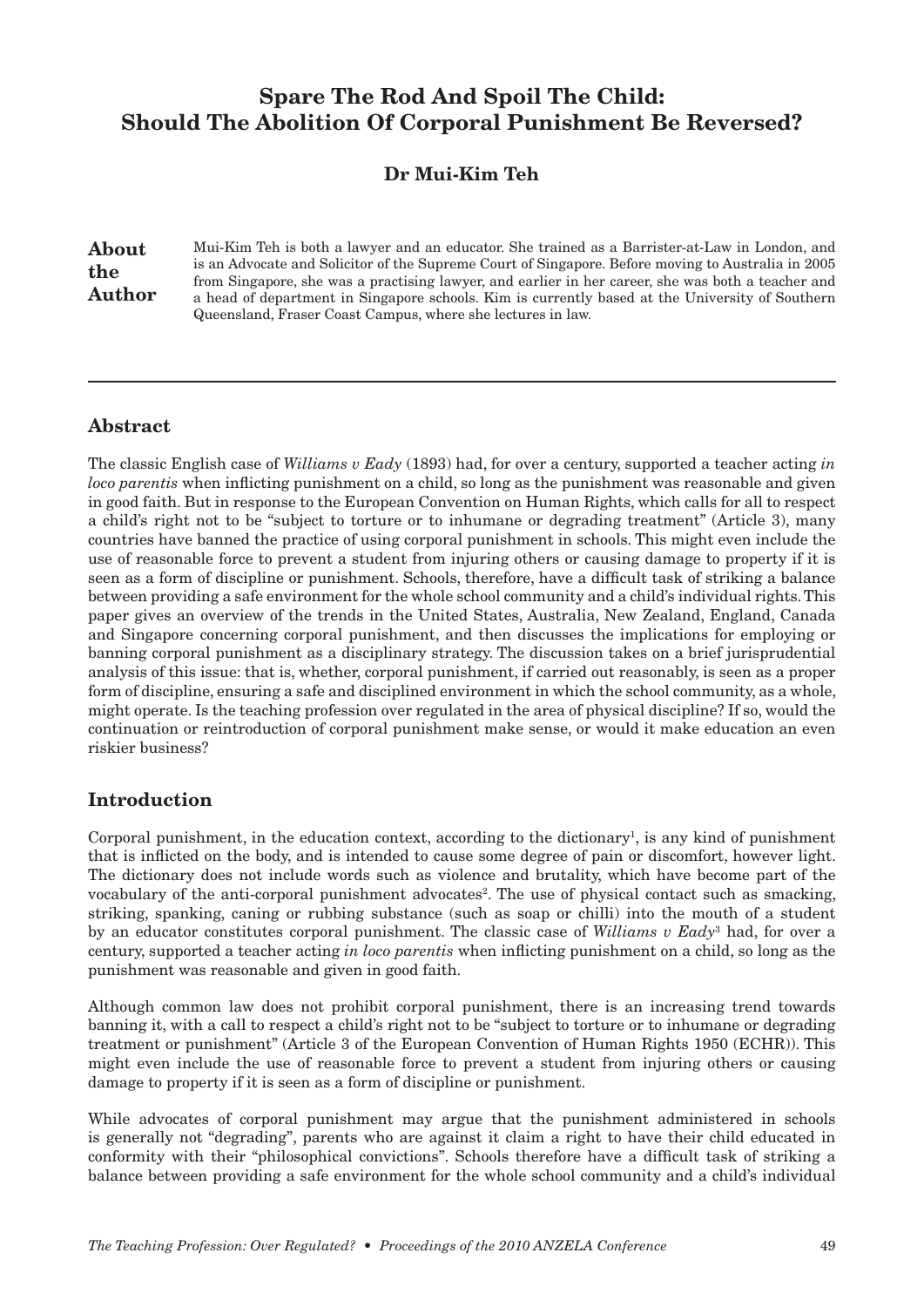rights. The following pages give an overview of the trends in the US, Australia, New Zealand, England, Canada and Singapore concerning corporal punishment, and then discuss the jurisprudence of the courts, the research on this issue, and the implications of intervention into the school's ability to exercise discipline.

## Corporal Punishment in the US

Corporal punishment is a controversial practice that generated much debate until 1977, when the US Supreme Court intervened by upholding the practice of corporal punishment in the case of *Ingraham v Wright*<sup>4</sup> (*Ingraham*). The two issues addressed by the Court were whether the administration of corporal punishment represented cruel and unusual punishment in violation of the Eighth Amendment, and whether prior notice and an opportunity to be heard was required before the punishment. The Eighth Amendment of the US Constitution states: "Excessive bail shall not be required, nor excessive fines imposed, nor cruel and unusual punishments inflicted". The Court studied the history of the Eighth Amendment and concluded that it was never intended to apply to schools but was formulated to control the punishment of criminals who were incarcerated in closed institutions. The Court was of the view that the decision as to whether children or youths should be physically punished was not a legal matter but rather a policy question for educators to decide, having considered factors such as the psychological or developmental outcomes of such punishments. The Court further held that, where such punishment was allowed by legislation and local school boards, it must remain within reasonable limits, in that it had to relate to an educational purpose and not be merely an expression of a teacher's anger, frustration or malice. Where punishment was excessive and unreasonable, students had the legal avenue of suing the perpetrators for compensation for the suffering endured and could even make out a criminal charge for assault and battery. The Court ruled that these traditional remedies were enough to deter educators and to minimise abuse<sup>5</sup>.

With regard to the second issue concerning the student's rights for prior notice and a fair hearing, the US Supreme Court ruled that the existing remedies would suffice and that by adding procedural safeguards to protect students' rights, schools would suffer a "significant intrusion into an area of primary educational responsibility"6 . One can conclude from the case of *Ingraham* that, in the absence of legislation to the contrary, teachers may inflict corporal punishment on their students. It should be noted, however, that, despite the ruling in *Ingraham*, more than half of the states in the US have banned the practice of corporal punishment<sup>7</sup>.

## Corporal Punishment in Australia

Section 280 of the Queensland Criminal Code states: "It is lawful for a parent or person in the place of a parent, or for a school teacher or master to use, by way of correction, discipline, management, or control, towards a child or pupil, under the person's care, such force as is reasonable under the circumstances". In *Sparks v Martin<sup>8</sup>* , a teacher gave a pupil five to nine strokes of the cane on the back of his thighs, leaving several bluish marks, when the pupil refused to answer questions put to him by the teacher. It was held that pursuant to the criminal code, the punishment was not excessive. In another case in 1959, when a 15 year old boy was rude to the teacher, the teacher responded by slapping the boy twice across the face, and several times on the left shoulder. The magistrate concluded that, while facial punishment is unreasonable, it was not likely to, and did not, cause the boy any real injury. Thus, the magistrate held that the punishment was not excessive9 .

Educators from that same era may agree that the teacher's punishment was not excessive. However, in the 1970s and 1980s, disapproval of such harsh discipline escalated to the extent where methods of corporal punishment, such as smacking, caning, or even psychological techniques like the dunce's cap, were prohibited<sup>10</sup>. For example, in Queensland, due to the increased support by teachers and parents for the total abolition of corporal punishment in schools, a decision was made by the Department of Education in 1992 to phase it out. As part of the reform of student behaviour management, each school community, including teachers, students and parents, was given the responsibility to develop a code of behaviour. At the beginning of the 1995 school year, corporal punishment in Queensland state schools was finally abolished as a policy<sup>11</sup>.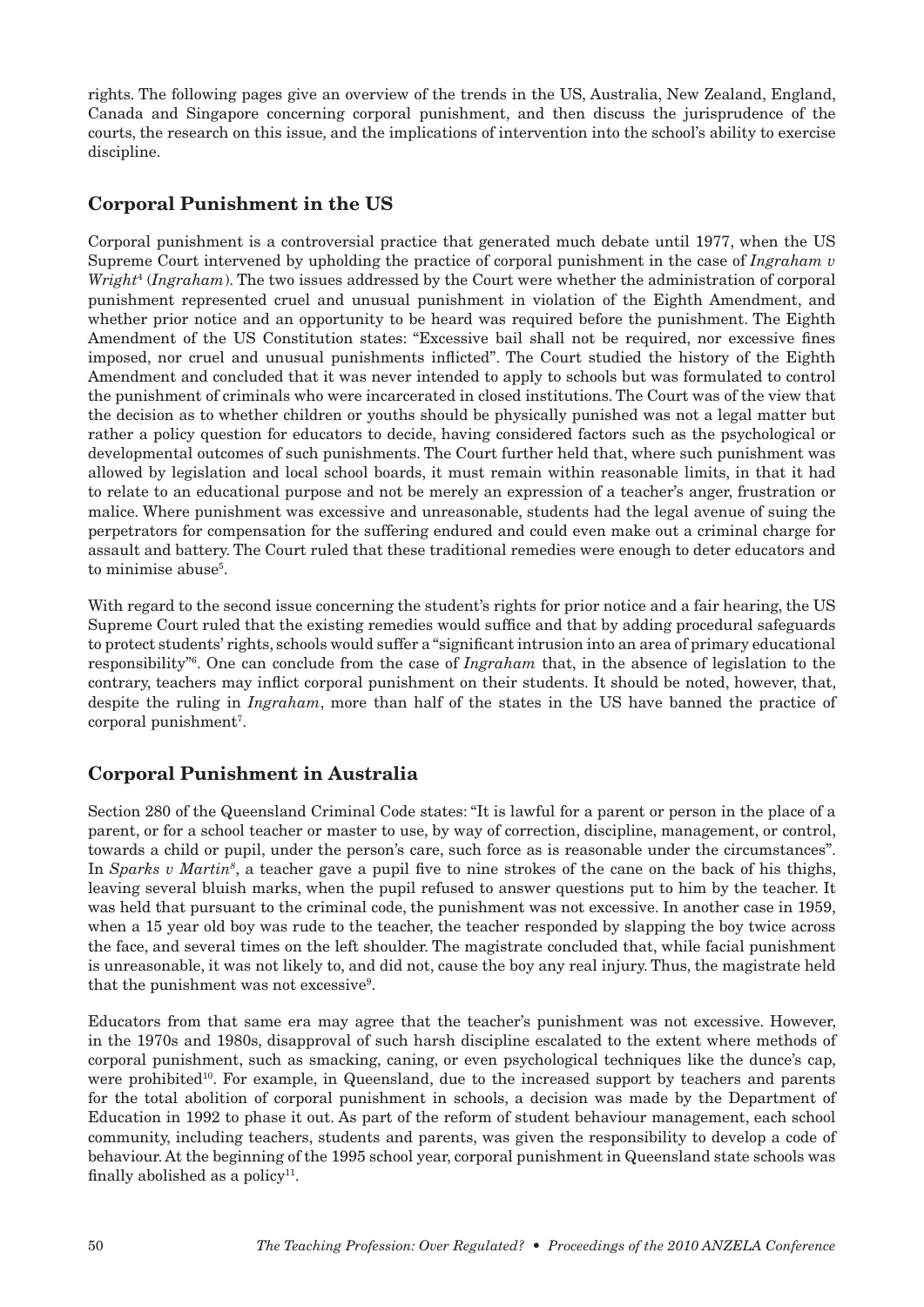Corporal punishment in the other states of Australia is regulated at the respective state levels, and there is a noticeable trend against its use $12$ . The move is certainly towards prohibiting the use of corporal punishment, either by way of policy or by legislation. For example, in New South Wales, the Australian Capital Territory and Victoria, legislation specifically bans corporal punishment<sup>13</sup>. It is interesting to note that, where education policy is used to curb corporal punishment, the common law defence of "reasonable chastisement" will arguably be available to teachers. This proved to be the case when a magistrate in the Gold Coast, Queensland, dismissed an assault charge against a teacher, who admitted to slapping a Year 8 student. The magistrate cited the recognition of "domestic discipline" (a defence under the Queensland Criminal Code that allows a teacher to use reasonable force "by way of correction, discipline, management or control"14). Advocates of corporal punishment will see this decision as a lifeline to their rights to punish a child in a culture where educators' authority to discipline *in loco parentis* can be undermined by a child's individual rights.

#### Corporal Punishment in New Zealand

Corporal punishment in schools in New Zealand is illegal. Section 139A of the *Education Act (1989)* prohibits the use of force, by way of correction or punishment, towards any student or child enrolled at or attending a school, institution, or centre. Although this law was passed many years ago, there is still a conflict between the concept of children's rights and the traditional concept of parental rights in disciplining their children. This is seen in the call on the Education Minister by a member of Parliament, Sue Bradford, in February 2007, to take action to protect children who attend schools that continue to allow corporal punishment with the "blessing" of parents15. One reason for this is the legal defence available to parents in section 59 of the *Crimes Act (1961)*, which provides the legal defence of the use of reasonable force "by way of correction". However, as at 1 January 2008, this defence is no longer available. Under the new section 59 of the *Crimes Act 1961*, parents are allowed to use reasonable force for the purposes of protection from danger or prevention of damage to people or property, but the section then goes on to specifically disallow parents to use force (even if reasonable) for the purpose of correction. For parents who use corporal punishment as a form of discipline, this piece of legislation will potentially land them in trouble. But, at least for the time being, the law in section 59(4) ensures that minor assaults will not easily be brought to the courts<sup>16</sup>.

#### Corporal Punishment in England

Corporal punishment in all schools (both state and private) is prohibited by legislation, namely, the *School Standards and Framework Act (1998)* (SSFA), which amends the *Education Act (1996)* to state "corporal punishment given by, or on the authority of, a member of staff to a child…cannot be justified in any proceedings on the ground that it was given in pursuance of a right exercisable by the member of staff by virtue of his position as such"17. The decision to ban corporal punishment was the result of a ruling made by the European Court of Human Rights in the case of *Campbell and Cosans v United Kingdom<sup>18</sup>* (*Campbell and Cosans*). The issue in this case was not so much Article 3 of the ECHR, which reads, "No one shall be subject to torture or to inhumane or degrading treatment or punishment", but Article 2 of the First Protocol of the ECHR, which provides that

No person shall be denied the right to education. In the exercise of any functions which it assumes in relation to education and teaching, the State shall respect the rights of parents to ensure such education and teaching in conformity with their own religious and philosophical convictions.

The parents in *Campbell and Cosans* were opposed to corporal punishment and the European court held that, although the use of corporal punishment was not "degrading", the State must respect the "religious and philosophical convictions" of parents as declared by Article 2 Protocol 1 of the ECHR19. The Government decided that abolishing corporal punishment for all pupils was the only effective means of complying with the ruling in *Campbell and Cosans<sup>20</sup>*. The wider consequence of this decision is the issue of human rights. In supporting the parents' objections, the European court is supporting the idea that parents have a basic human right to (at least) ensure that their offspring are not educated in a way which is thoroughly offensive to them.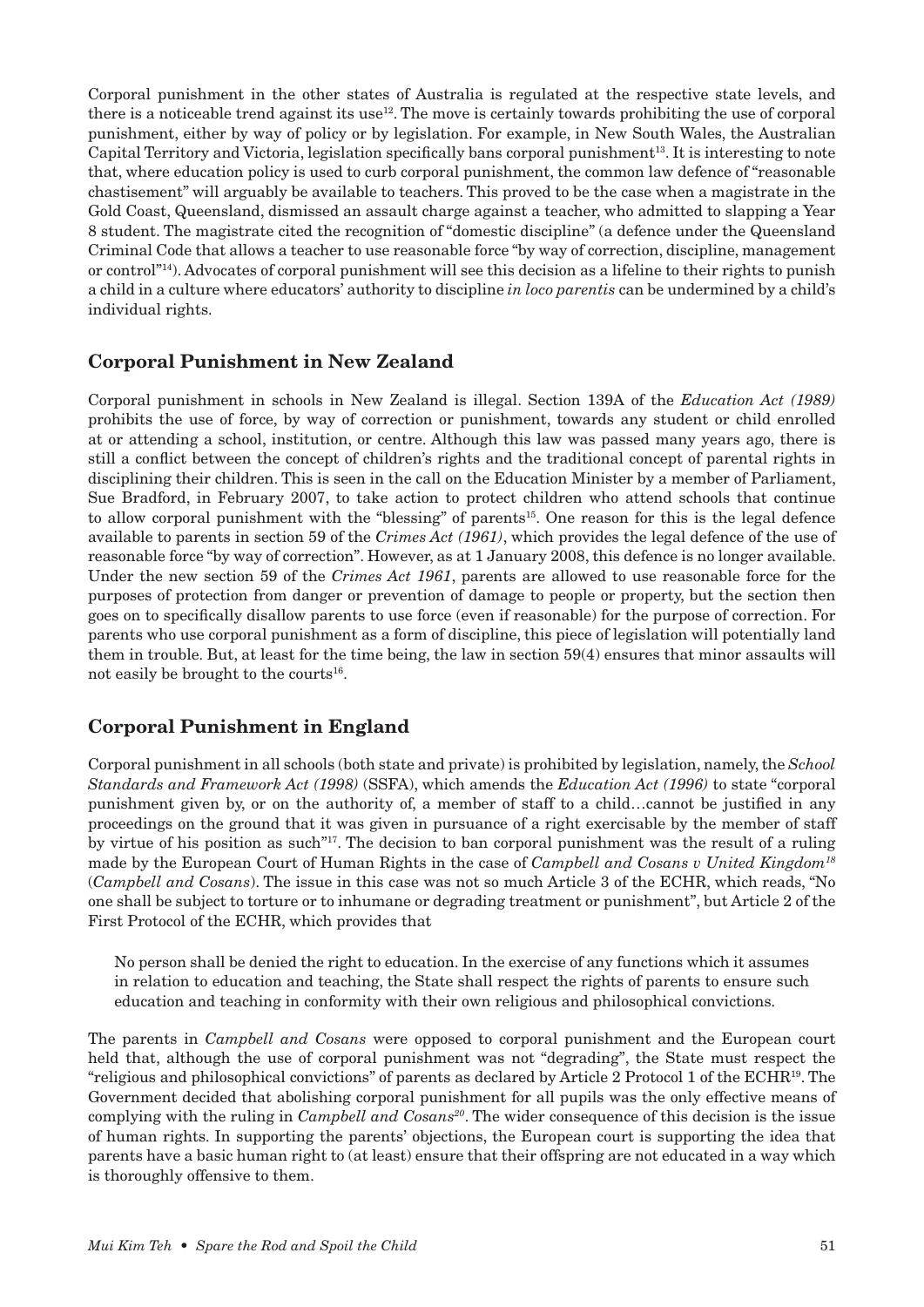But after the *Campbell and Cosans* case, there was another group of people (principals, teachers and parents) at four Christian schools that similarly used Article 2 Protocol 1 of the ECHR, but this time, to argue *for* corporal punishment. In the case of *R. v Secretary of State for Education and Employment; ex parte Williamson<sup>21</sup> (R. v Secretary of State for Education)*, the protagonists for corporal punishment argued that parents who believe in the teachings of the Bible should be allowed to educate their children in accordance with their "religious and philosophical convictions". Although section 548(1) of the *Education Act (1996)* specifically prohibits the use of corporal punishment by all teachers in all schools, the parents in this case argued that this statutory provision did not apply, because, having the common law right to discipline their child, they had expressly delegated this right to a teacher. This interpretation, they claimed, was in accord with their "religious and philosophical convictions" and hence safeguarded their freedom of religion as purposed by the ECHR. In a unanimous decision, the House of Lords upheld the ban on corporal punishment in all public and private schools. One of the reasons that came through strongly in the judgment was that religious belief must be consistent with basic standards of human dignity or integrity. Another reason given was that it would be unjustifiable "in terms of the rights and protection of the child to allow some schools to inflict corporal punishment while prohibiting the rest from doing  $\text{so}^{\text{22}}$ . But whatever arguments or debates that may emanate from this judgment, this case has provided "a powerful precedent against corporal punishment in any form in any school" in England<sup>23</sup>.

## Corporal Punishment in Canada

Most school districts in Canada disallow the use of physical discipline on students, as it is generally agreed that it can lead to abuse rather than serve as an effective means of dealing with misbehaviour<sup>24</sup>. Improper physical discipline can lead to an allegation of assault, which is illegal. However, Section 43 of the *Criminal Code of Canada 1985* provides a defence for teachers who do mete out corporal punishment. It states, "Every school teacher, parent or person standing in the place of a parent is justified in using force by way of correction toward a pupil or child, as the case may be, who is under his care, if the force does not exceed what is reasonable under the circumstances."

While Section 43 gives teachers some leeway in meting out corporal punishment, it is not without challenge. In 2001, in the case of *Canadian Foundation for Children, Youth and the Law v the Attorney General in Right of Canada* (2002)<sup>25</sup>, the validity of Section 43 was challenged. The issue here did not concern the merits or ill-effects of corporal punishment, but rather it was concerned with whether Section 43 violated the *Canadian Charter of Rights and Freedoms, Constitution Act (1982)* (Charter), in particular, Sections 12 and 15, which prohibit cruel and unusual treatment or punishment and differential treatment on the grounds of age. The case reached the Court of Appeal, which released its decision on 15 January 2002. In summary, the Court of Appeal held that Section 43 did not violate the Charter, because it "simply creates a criminal law defence for certain persons who apply reasonable force to children by way of correction [and] by enacting the section, the state cannot be said to either inflict…physical punishment or be responsible for its infliction"26. As for the argument that Section 43 subjects children to differential treatment on the grounds of age, the Court rejected this argument on the basis that Section 43 is justified under Section 1 of the Charter. Section 1 of the Charter states "The Canadian Charter of Rights and Freedoms guarantees the rights and freedoms set out in it subject only to such reasonable limits prescribed by law as can be demonstrably justified in a free and democratic society". The courts found that since Section 43 defines the limits that must be observed by parents and teachers, it allows them to perform the important role of raising and educating children without unnecessary interference from the state<sup>27</sup>. For these reasons, section 43 is justifiable. The case was appealed to the Supreme Court of Canada<sup>28</sup>, and the Supreme Court agreed that section 43 should stand. However, it went on to state that section 43 protection should not be afforded to teachers, as "the pupil-teacher relationship is closer to the master-apprentice relationship" rather than a "parent who typically shares a loving relationship with the child"29.

There does not seem to be agreement on whether corporal punishment should be permitted and on the effects of Section 43. However, if the Supreme Court is right in concluding that teachers should not enjoy immunity for the criminal assault of children "by way of correction", then one would argue that it is not for the courts to change section 43, but for Parliament to rewrite section 43 to reflect that view<sup>30</sup>.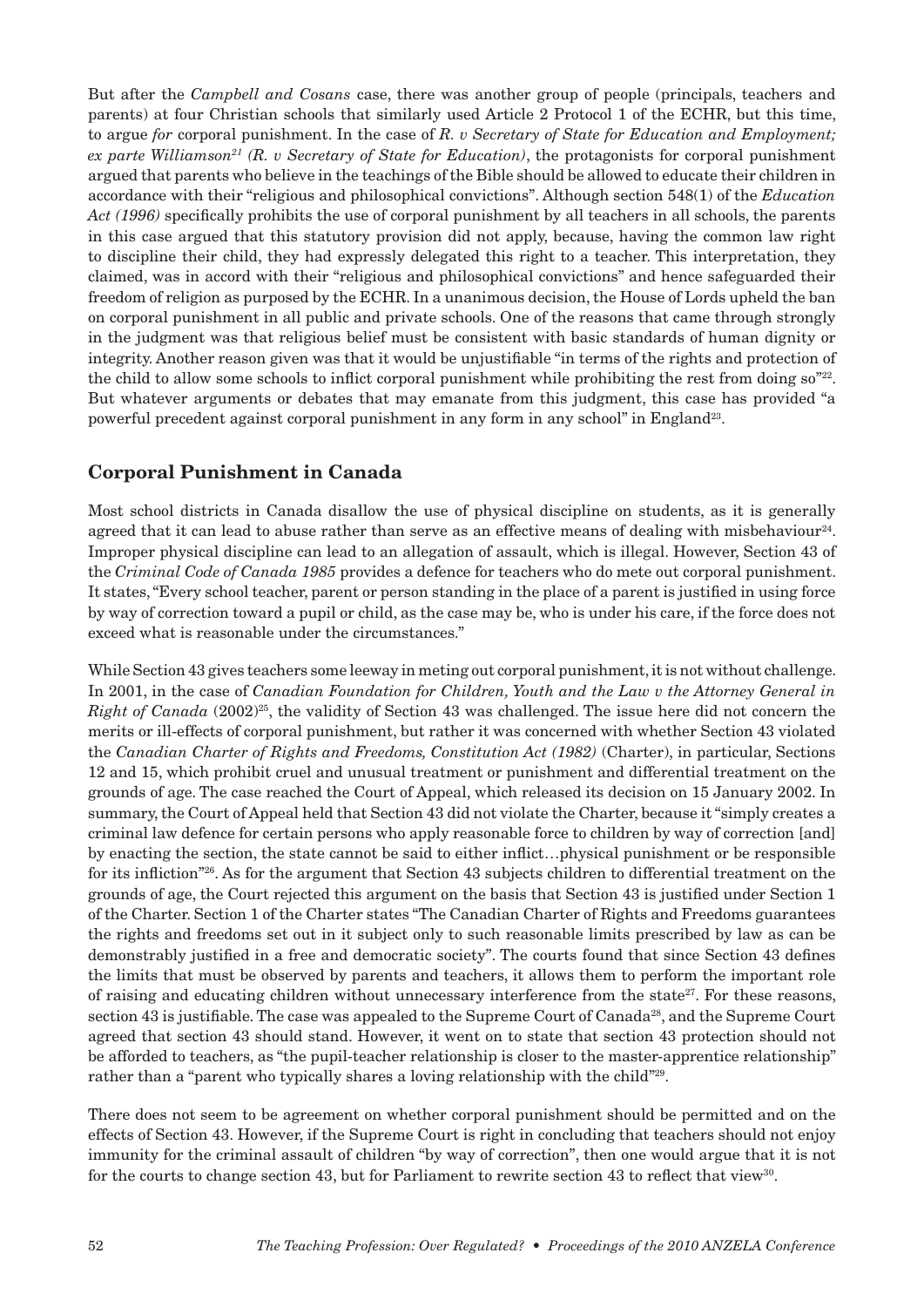## Corporal Punishment in Singapore

Article 19 of the United Nations Convention on the Rights of the Child (CRC) reinforces the importance of protecting the physical welfare of children by requiring parties to the CRC to "take all appropriate measures to protect children from violence, injury or abuse, maltreatment or exploitation and to undertake prevention and support programs". When Singapore acceded to the CRC, it expressly declared that a child's rights under Article 19, shall be exercised with respect for the authority of parents, schools and other persons who are entrusted with the care of the child, and that Article 19, does not prohibit the judicious application of corporal punishment in the best interest of the child $31$ . Nevertheless, schools are given strict guidelines by the Ministry of Education on how and when to administer corporal punishment. Among these guidelines are that: only principals can administer corporal punishment; girls, under no circumstances are to be subjected to it; and this form of punishment can be used only as a last resort<sup>32</sup>.

Although the United Nations frowns on Singapore for still permitting corporal punishment in schools, the Ministry of Education's policy and guidelines have, nevertheless, reflected a shift away from the past, where teachers did not need to exercise any constraint in meting out corporal punishment. In a culture where children are expected to respect authority and where corporal punishment is seen as an acceptable form of correction, this shift may be explained in several ways. First, there is a fear of litigation for assault. Schools in Singapore are increasingly encountering more complaints for inappropriate discipline meted out to their children and it will only be a matter of time before complaints will materialise into legal action. Second, children are becoming more and more precious to parents in Singapore because of the declining birth rate. As a result, parents are very protective of their children and there is a high level of mollycoddling at home. In fact, many are looked after by live-in maids and are treated like royalty. The third reason is that, previously, there was much respect for teachers, and parents never interfered with the teaching or management of their children. Now, with parents being more educated and informed about rights, the old ways of instilling discipline are increasingly viewed by parents as outdated.

#### Jurisprudence of the Courts

From the overview of the trends on corporal punishment, the general position is that "spanking", "smacking" or "paddling" should not be considered as acceptable forms of discipline. But the courts in most countries have taken a hands-off approach to corporal punishment, because it is often viewed as a time-honoured tradition<sup>33</sup>. In the work of Piele<sup>34</sup>, who traced the historical roots of corporal punishment in American schools:

the punishment of children was but one manifestation of the Puritan view that man was basically weak, sin-ridden, and incapable of truly moral, independent action ..." and children in the colony were viewed as "infinitely more hateful than vipers ..." and need to have the "devil beaten out of them.

Therefore, in the US case of *Ingraham v Wright*, corporal punishment in public schools was considered justifiable as "reasonably necessary for the proper education and discipline of the child."35 However, due to the numerous cases where children were beaten for virtually any transgressions, including the most trivial ones<sup>36</sup>, opponents of corporal punishment succeeded in invoking the European Court of Human Rights and several jurisdictions to abolish it<sup>37</sup>. To date, many other countries have followed that lead, either by policy or by enacting legislation<sup>38</sup>.

Common law, spanning over a century, has provided many legal principles to limit teachers' authority (when acting *in loco parentis*) to administer corporal punishment. Mr Justice Phillimore in 190839, clearly laid down the principles that it is enough for a teacher to say that the punishment which he or she administered was moderate; that it was not driven by any bad motive but was such as is usual within the school; and it was the kind of punishment that a parent of a child might expect the child to receive if the child were to behave badly. This reasoning is invoked in many later cases, which have reiterated that the teacher has the right to administer corporal punishment to students so long as it is done without malice, and to further the child's educational goals<sup>40</sup>. This standard appears appropriate, but critics have argued that the problem lies in the courts' interpretation of reasonableness $41$ , which may be unusually tolerant before a claim of assault or abuse may be found.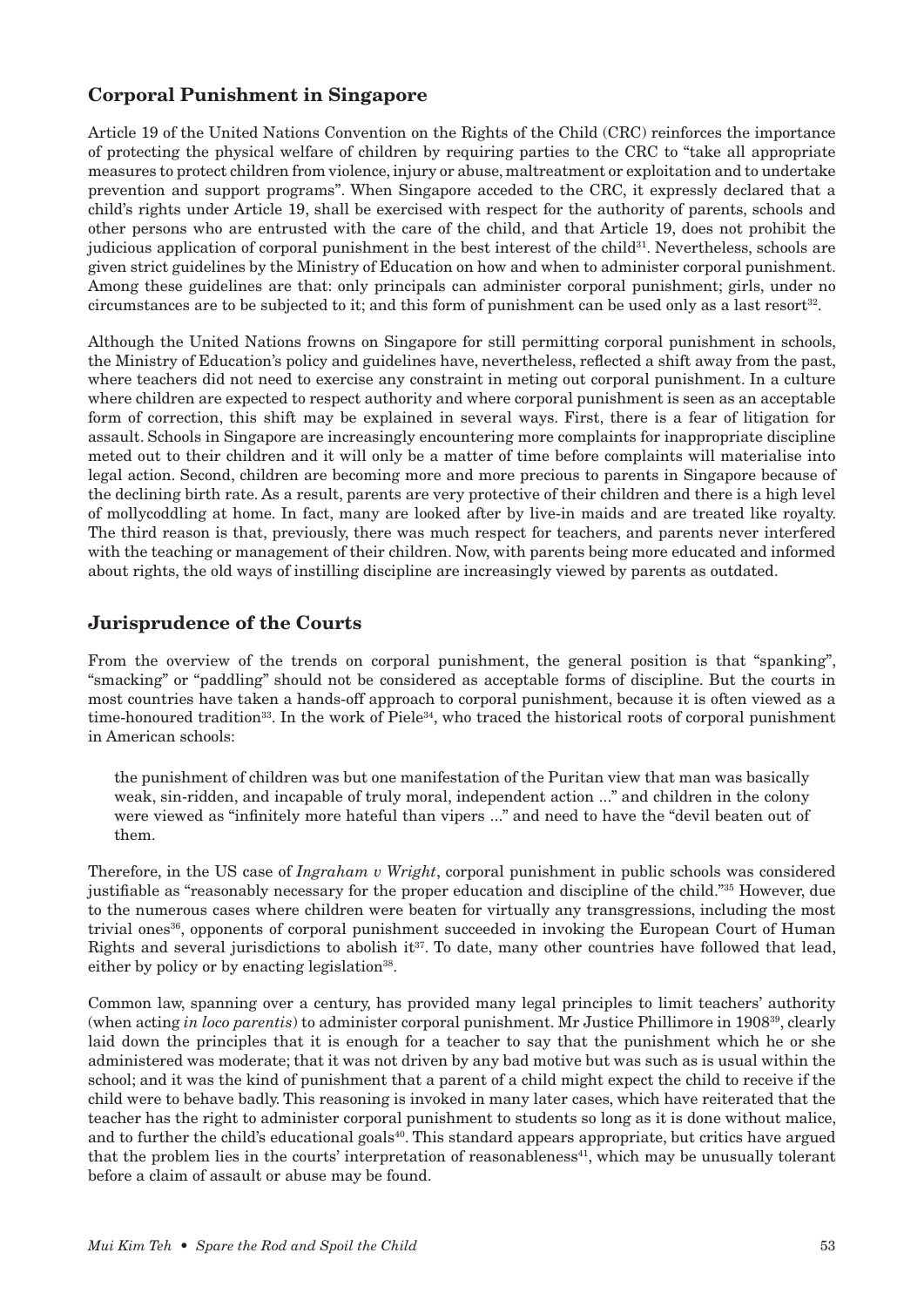With the introduction of compulsory education laws, corporal punishment is arguably justifiable to maintain group discipline, as it teaches students respect for authority, good social skills, and improved moral character<sup>42</sup>. Where teachers have exceeded the limits, the jurisprudence adopted by the courts is that such incidence of abuse is low<sup>43</sup>; that school officials should be left to their "professional judgment" when correcting pupils and maintaining school order<sup>44</sup>; and that "mistreatment is an aberration"<sup>45</sup>. In some cases, the courts have even held that excessive force occurs only when it "shocks the conscience" and where there is proof that school officials acted with "malice or sadism"<sup>46</sup>. There is also an assumption by the courts that teachers and school officials will be cautious when inflicting unreasonable or excessive corporal punishment on children for fear of potential litigation against them<sup>47</sup>.

The courts, therefore, exercise wide discretion when distinguishing between corporal punishment and physical abuse. The word "reasonableness" is often used and from the analysis of court cases<sup>48</sup>, there are some general factors that courts will look at when deciding whether corporal punishment is lawful or reasonable:

- 1. The relationship between the parent or teacher and child;
- 2. The age of the child;
- 3. The characteristics of the child age, maturity, sex, size, strength and character;
- 4. The child's capacity for reasoning (i.e. ability to understand the cause of the punishment);
- 5. The method of punishment type and severity;
- 6. The nature of the offence;
- 7. The harm caused to the child likely and actual effect of the punishment; and
- 8. The culture and religious beliefs of the child's family.

Where punishment is administered in a fit of rage, or an inappropriate instrument used, or punishment is dangerous to life and limb (for example, placing a hand on a pupil's head, then slamming it into the wall, strapping a child for misbehaving, hitting a child with a stick for a continuous and long period of time), then a charge of assault should be laid against the teacher. There is no right to use disproportionate levels of punishment that are unnecessarily degrading or are likely to cause serious or permanent harm<sup>49</sup>. Thus, in a Canadian case, where the teacher threw an exercise book at a child, occasioning actual bodily harm, the court emphasized the importance of reasonable chastisement by stating, "Reasonable chastisement involved a controlled, if not entirely cool response, and the throwing of an exercise book could not fall into that category"50.

## So Is Corporal Punishment a Proper Form of Discipline?

So is corporal punishment an appropriate form of discipline? Many psychologists and child experts have conducted research into the effects of corporal or physical punishment on a child. A prominent viewpoint of the experts is that the *more* that children receive physical punishment, the more the negative effects of such punishment are manifested in the children<sup>51</sup>. In these findings, the frequency of the physical punishment appears to have a bearing on the degree of detriment. The question then arises as to whether it is corporal punishment *per se* that should be banned or whether it is the frequency and the way it is administered that should be regulated.

Of the researchers that support physical discipline methods, one view is that corporal punishment *per se* is not harmful, but rather, parents are deficient in their parenting skills and do not employ corporal punishment correctly. If parents accompany spanking with discussion to resolve conflict with the child, the connection between spanking and aggressiveness is not evident52. Another researcher found that light corporal punishment is not only harmless but even beneficial53. In fact, several behavioural studies have shown that light corporal punishment, when administered thoughtfully, will not necessarily cause mental or physical harm to the child; and if harm occurs, it will be minimal and insignificant when compared with the benefits achieved in respect of the child's long and short term education<sup>54</sup>. The current Position Statement of the American College of Pediatricians is that

parents should not solely rely upon disciplinary spanking to accomplish control of their child's behavior. Evidence suggests that it can be a useful and necessary part of a successful disciplinary plan. Like any corrective measure, its application requires a proactive rather than reactive approach to produce an optimal outcome. 55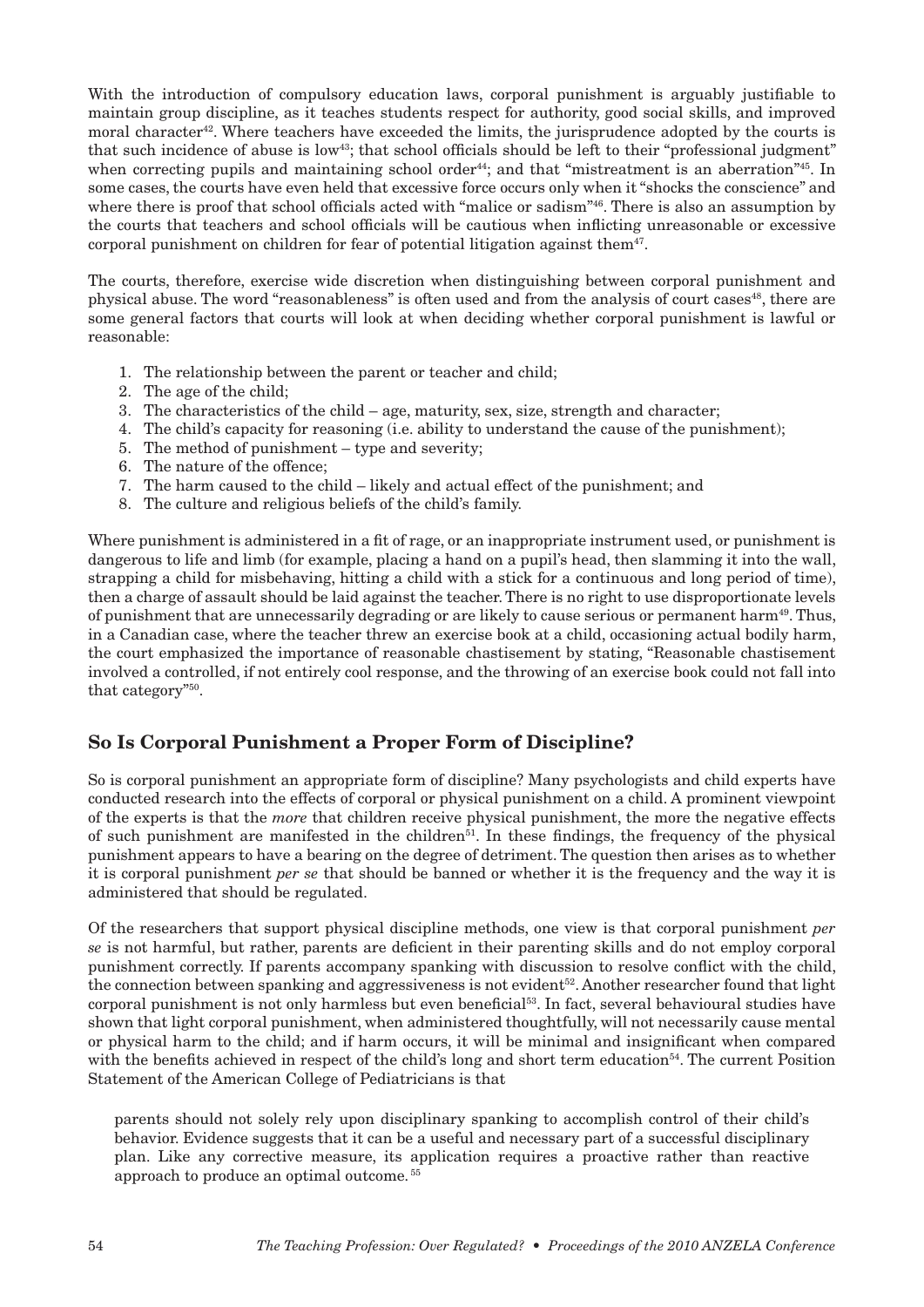In research conducted by a developmental psychologist recently<sup>56</sup>, the researcher challenged the assumption that spanked children become more aggressive children. In fact, her study showed that while children under 2 and over 8 should not be spanked, spanking for the right age group led to increased aggression in some children, but reduced aggression in others. The conclusion drawn from these different reactions lies in the children's perception towards spanking – that is: whether spanking was perceived as a violent act, or simply an authoritative act<sup>57</sup>.

In cases where children are punished by inappropriate means, such as having their heads hit against walls, being tied to furniture or immobilized in cloth sacks<sup>58</sup>, and having the arm pricked with a pin<sup>59</sup>, most would agree that these disciplinary methods are contrary to Article 19 of the  $CRC^{60}$ , in that they offend human dignity and are cruel and degrading. However, if research shows strong indications that mild corporal punishment is effective in educating a child, and that parents have the licence to use corporal punishment judiciously, should it not be allowed in the educational system too?

Sweden was the first country to ban corporal punishment by law, both in school and at home<sup>61</sup>. But according to some researchers, a generation of no spanking did not yield the intended results, but instead had quite the opposite effect<sup>62</sup>. Larzelere's research revealed that the annual increase in assaults by minors against minors was 17.9% from 1990-1994, compared with 3.4% from 1984-1989. Surprisingly, or perhaps unsurprisingly to some, the offenders in the 1990s were teenagers who had grown up entirely under the corporal punishment ban<sup>63</sup>.

In the United Kingdom, corporal punishment has been abolished for over a decade and critics of this now lament the loss of the cane and argue that society has gone "soft on the kids"64. A survey of the incidence of violence in the British classroom in 2007 reveals a worrying trend of increased bullying, aggression and violence, displayed especially by girls<sup>65</sup>, and newspaper reports suggests that bullying has reached epidemic proportions. Physical assaults in schools are a regular occurrence<sup>66</sup>. Although there is no conclusive evidence that the abolition of corporal punishment has a direct linkage to increased classroom violence, it may be felt that "teachers' responsibilities continue to increase yet rather less is said of their rights, particularly with regard to dealing with unruly pupils"<sup>67</sup>.

One may argue that the law will generally distinguish between physical restraint and corporal punishment. The purpose of the use of force in the former is not to cause pain, but as a disciplinary sanction imposed to control or manage pupils to avoid injury to them or others, or to avert damage to property. However, although reasonable force is expected in such circumstances, there may not be a legal definition to support such an action, so whether teachers may become liable for assault usually depends on the circumstances of the situation, the age of child, and other factors relevant to the case. In a recent case in Western Australia, a 13-year-old girl threw a garbage bin at her male teacher and repeatedly punched him, while her friend filmed the attack on the mobile phone. The teacher did not retaliate. Although legally allowed to restrain students if they put others in immediate danger, teachers are wary of doing so because "making that sort of choice and decision can be quite complicated ... there will be an investigation ... has the teacher intervened in an appropriate way in the circumstances?"68 The sentiment here is that the use of force by the teacher to restrain an aggressive student may be perceived as punishment. Banning corporal punishment is supposed to lead to less aggressive students, but it is questionable whether it works that way. And teachers now see themselves in a dilemma, because their actions, even if reasonable, may be called into question. In some schools, teachers are adamant that the lack of discipline is a major problem.<sup>69</sup>

Another issue that needs to be considered when determining whether corporal punishment is a proper form of discipline is the compatibility between home and school, culture and human rights. Different values nurtured at home, in school and in the community confuse children. If children are taught at home to respect authority, but in school and society are taught individual rights, then, potentially, the different sets of values can lead to disciplinary problems. Comments such as

... our youth will deteriorate because they have no respect for anything or anyone because they have no cultural roots ... children nowadays ... they have no manners and they back-chat ...<sup>70</sup>,

are not uncommon. Therefore, according to some commentators, there should be a benchmark of universal values which all must accept before any particular group can impose their principles and values on all71. In today's world, that is the epitome of optimism!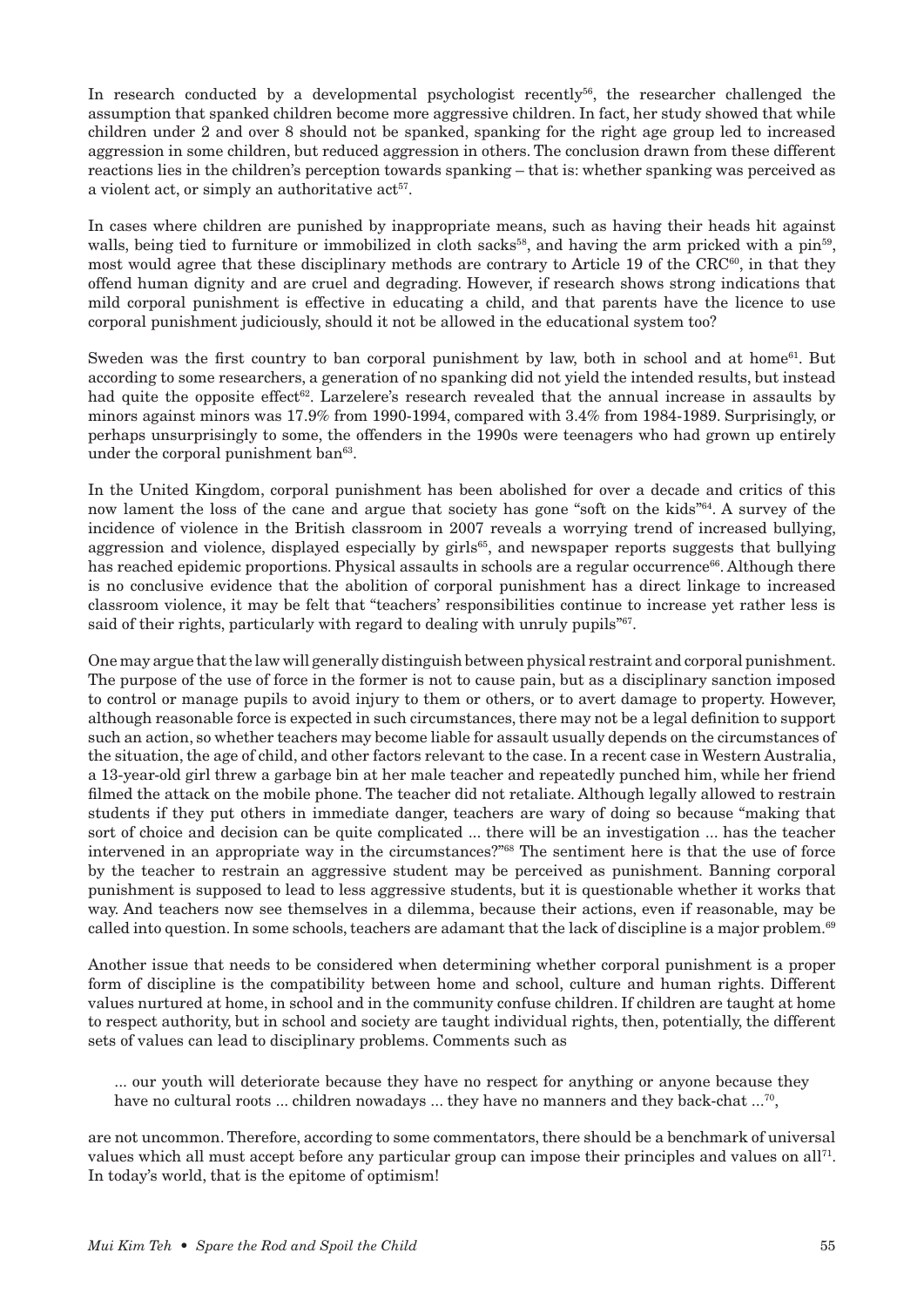## So Where Do We Go from Here?

Hamilton (in her book, *"What's Happening to Our Boys?"*) quotes a media critic - "Your parents are creeps, teachers are nerds and idiots, authority figures are laughable, and nobody can really understand kids except the corporate sponsor."72 Another author, Aric Sigman, laments the "spoilt" generation. He says our children are now spoiled in ways that go far beyond materialism, but, they are suffering to a degree we never anticipated: we now have the highest rates of child depression, under-age pregnancy and violent and anti-social behaviour since records began. Yet adults at every level have retreated from authority and in doing so have robbed our children of their basic supporting structures. They are now replaced by children's sense of entitlement, the effects of television and computers, single-parent homes and "blended" families, parental guilt and the compensation culture<sup> $73$ </sup>.

Many children have lost respect for teachers. For example, in the first term of 2010, high school students in Queensland, Victoria, and Western Australia were suspended for attacking teachers on social networking sites such as Facebook74. Is it possible then that children's aggression and antisocial behaviour boils down to the breakdown in family values and incorrect parenting skills, not corporal punishment? In the study, "*Unraveling Juvenile Delinquency*" by Harvard University sociologists Sheldon and Eleanor Glueck75, it was posited that four crucial factors prevent delinquency in young children when they grow up:

- 1. The father's firm, fair, and consistent discipline;
- 2. The mother's supervision and companionship during the day;
- 3. The parents' demonstrated affection for each other and for the children; and
- 4. The family's cohesiveness time spent together in activities where all participate.

The discipline referred to in this study includes physical discipline or corporal punishment.76 It is argued by human rights supporters that if we do not subject our "naughty" neighbours to physical discipline, then children should similarly be protected from it. However, the flaw in that argument is that parents and teachers do not have responsibilities for their neighbours as they do their children.

If we were really concerned with treating children like adults, we would lobby to force children to live on their own, get jobs, pay taxes, and submit to adult penal and contract laws. But few people do this because children are children for a reason: they need to mature. If they do not learn when they are young that misbehaviour has negative consequences, they tend not to understand when they are older how to deal with legal consequences. So, the issue behind the spanking debate is not whether the child should be treated as an adult. The issue is whether the child should be allowed to mature through the discipline method that suits him best. Each child is unique; some children may need physical discipline, whereas others may not.<sup>77</sup>

The United Nations Convention on the Rights of the Child prohibits "abuse" and "violence"78. Corporal punishment need not fall into that category. A school should have the right to exercise authority to correct a child, so long as it is carried out judiciously, by, for example, not punishing in a way that violates a child's dignity, such as in front of the class or the whole school. Allowing corporal punishment as one method of discipline arguably teaches children to learn, to obey, and to respect the authority of others, and hopefully to build their character. It is also consistent with "the right of all students to receive an education uninterrupted by a single, individual, disruptive student"79. In other words, the rights of a child should be balanced against the rights of others in the family and in the school.

Non-physical methods of discipline, such as time-outs and verbal rebukes are valuable, but their validity does not necessarily make corporal punishment wrong. For example, it is argued that time-out is a better, non violent method of discipline, but while spanking causes physical pain, time-out arguably causes mental pain<sup>80</sup>.

The problem with corporal punishment, it could be argued, is not corporal punishment *per se* but with how it is administered. If a child understands that corporal punishment is for correction, he or she will arguably benefit. Children understand the moral difference between a playground fight and punishment by legitimate authorities like parents, teachers and judges<sup>81</sup>. Banning corporal punishment does not necessarily mean teachers are able to use other productive alternatives to discipline. The key issue here is that the teacher's core job of facilitating learning is often compromised by unacceptable behaviour, but the recourses open to teachers may be strictly limited, and those that are available may have negligible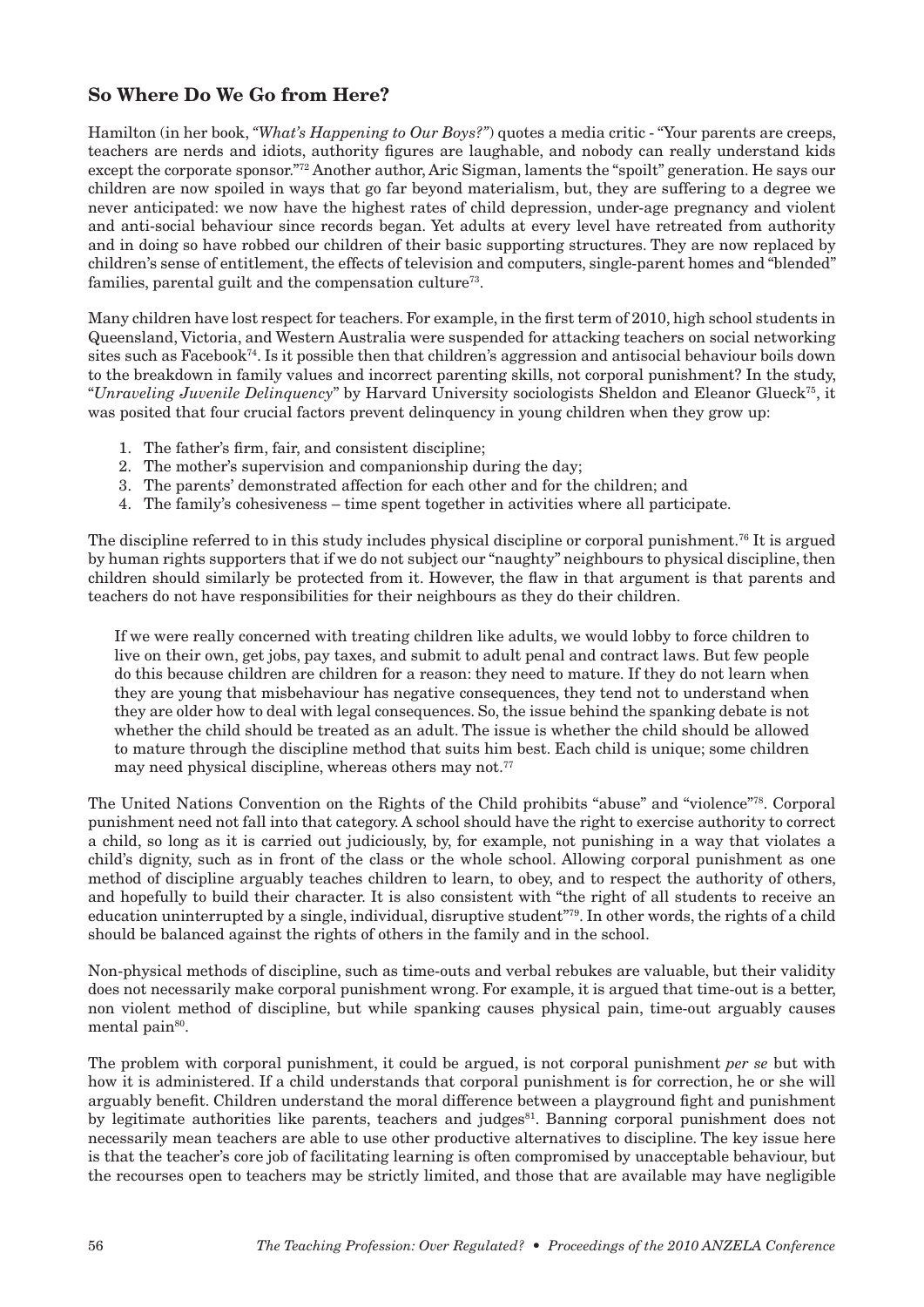impact. Of course, the problem may be exacerbated in a context of diminished parental responsibility or ability to control their children.

The anti-corporal punishment rhetoric is less than helpful. Calling smacking "Violent" is like calling timeout "Imprisonment"<sup>82</sup> and a total ban on corporal punishment may be extreme. Judicious discipline probably makes sense, and the evidence to date suggests that corporal correction may not be a bad thing. Its retention or reintroduction as an effective disciplinary measure might perhaps be seriously considered.

## Conclusion

Sue Bradford<sup>83</sup> told us that we had to stop treating our children as property. They are people too, with their own minds and their own rights. Illuminating stuff. But the police officer who pulled me over and asked why my child was wandering willy-nilly around the backseat didn't buy it. I am apparently totally responsible for her well-being and behaviour, but not to be trusted when it comes to making parenting decisions about how to develop her sense of right and wrong.<sup>84</sup>

Teachers are also often placed in situations where they have to enforce discipline, but in the "right" way, that is, the non-physical way. This paper does not advocate the reversal of current policy in relation to corporal punishment, but rather, it argues that the prevailing acquiescent discourse about corporal punishment and issues relating children's human rights may need to be revisited and possibly challenged. Also, the perception of the child as to whether the punishment is an act of violence or simply an authoritative act plays an important role in a child's learning. The call for individual rights should be balanced against the need for these individuals to learn respect for others in the community, respect for authority and respect for the law. Whether such respect building requires the facility to mete out corporal correction is a matter for debate, but the fact is that current trends do not appear to be leading to disciplined classrooms that are fit for effective learning. Policy makers may need to examine comprehensive and diverse research perspectives rather than just those that advocate a blanket ban on corporal correction.

In the above overview of corporal punishment in several jurisdictions, Singapore is the only one that allows (both under common law and policy) such punishment to be administered in schools. However, it is strictly regulated and, so far, has been applied infrequently. Nevertheless, it serves an effective purpose and protects the interests of the larger school community. One is not advocating the indiscriminate use of corporal punishment by teachers. Rather, if teachers are expected to act *in loco parentis* when it comes to the safety of their pupils, then perhaps they should similarly be allowed to act *in loco parentis* when disciplining children<sup>85</sup>. This may mean allowing school authorities to use discipline methods that the child best understands – and those could possibly include corporal punishment. The important focus of any revisiting of this issue, though, is not only to provide a disciplined environment in which most children can learn optimally, but also to give teachers the assurance that physical intervention, when carefully conceived and in accordance with institutional policy, cannot lead to misinterpretation and debilitating legal action.

*Keywords*: discipline; corporal punishment; rights; violence.

## Endnotes

- 1 Thefreedictionary.com at http://legal-dictionary.thefreedictionary.com.
- 2 See for example "Global Initiative to End All Corporal Punishment of Children" at http://www. endcorporalpunishment.org/pages/frame.html, where it is believed that the dividing line between correction of children and excessive violence is artificial.
- 3 *(1893) 10 TLR 41 CA.* In this case, Williams was burned when another pupil got hold of a bottle of phosphorus, put a match to it and shook it up. The bottle naturally exploded. The bottle of phosphorus was kept with other bottles and equipment, including cricket gear. The room was locked but the pupils had easy access to the key. The court held that the teacher is expected to take care of his students as a careful father would take care of his children. This case was the starting point of the concept of *in loco parentis* (in place of the parents), which has since been used in many jurisdictions. Thus, in the same way, it is argued that teachers have the authority to inflict corporal punishment on students as parents do in the home as a form of discipline.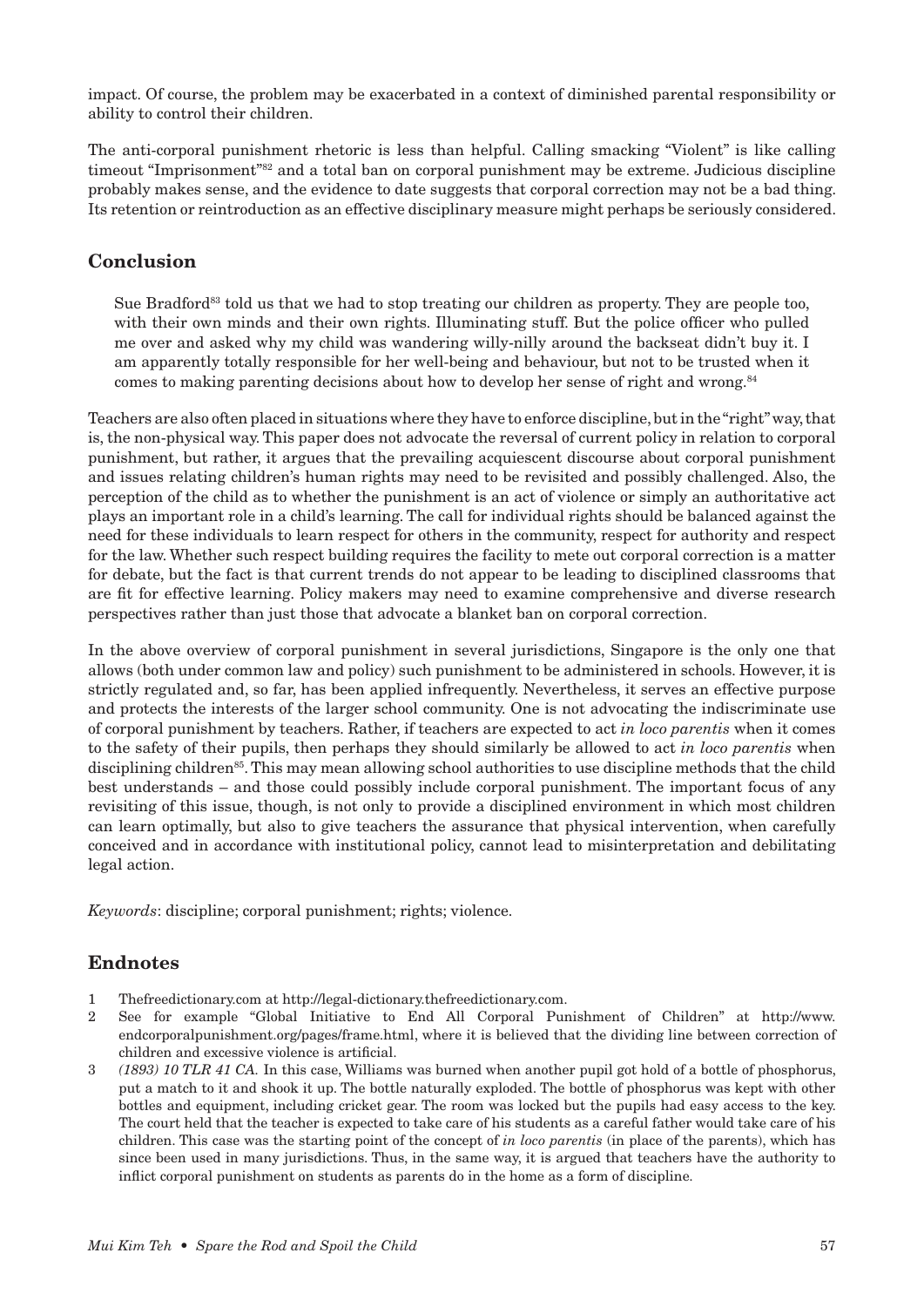- 4 (1977) 430 U.S. 651. The plaintiff, Ingraham, was subjected to over 20 paddles while being held over a table in the principal's office for being slow to respond to his teacher's instructions. The paddling was so severe that he required medical treatment and was kept out of school for several days.
- 5 For more commentary of this case, see Fischer, L., Schimmel, D., Stellman, L., & K. Cynthia (2003). *Teachers and the law* (6<sup>th</sup> ed). Pearson Education Group, Inc.
- 6 Ingraham v Wright (1977) 430 U.S. at 680.
- 7 Deana Pollard-Sacks. *State Actors Beating Children: A Call for Judicial Relief* (2009)*,* 42 U.C. Davis L. Rev. 1165*.*
- 8 (1908) 2 Q.J.P.R. 12 (Sup. Ct.).
- 9 White v Weller (1959), Qd.R. 192 (Sup. Ct.).
- 10 Justice R. Atkinson. *Education and the law: Protecting the educational well-being of students (2002)*. Keynote paper presented at the Australia and New Zealand Education Law Association 11th Annual Conference: Legal Risk Management Safety Security & Success In Education, Brisbane (2-4 October), 3-17.
- 11 Queensland Government, Department of Education and Training. *Abolition of corporal punishment*. Retrieved 11 May, 2010, from http://education.qld.gov.au/library/edhistory/topics/corporal/abolition.html.
- 12 Ian M. Ramsay & Ann R. Shorten (1996). *Education and the law*. Reed International Books Australia Pty Limited trading as Butterworths.
- 13 In New South Wales, section 35 of the *Education Act 1990*; in the Australian Capital Territory, section 7(4) of the *Education Act 2004*; and in Victoria, section 4.3.1(6)(a) of the *Education and Training Reform Act 2006*.
- 14 Greg Stolz (2008, February 15). Gold Coast teacher cleared after slapping student. *Courier Mail, Australia*. Retrieved 15 February, 2008, from http://www.news.com.au/story/0,23599,23217616-1248,00.html.
- 15 Schools flouting corporal punishment law (2007, February 13). *Scoop Independent News*. Retrieved 6 February, 2008, from http://www.scoop.co.nz/stories/ PA0702/S00195.htm.
- 16 Section 59(4) *Crimes Act 1961* Police have the discretion not to prosecute complaints against a parent of a child or person in the place of a parent of a child in relation to an offence involving the use of force against a child, where the offence is considered to be so inconsequential that there is no public interest in proceeding with a prosecution.
- 17 Section 548 *Education Act 1996.*
- 18 (1982) 4 EHRR 293.
- 19 See Paul Diamond (1999). Is corporal punishment contrary to the European Convention of Human Rights? *Education and the Law 11(1)*, 43-52 for more discussion.
- 20 See Neville Harris (2000). Education law: Excluding the child. *Education and the Law 12(1)*, 31-46.
- 21 (2005) UKHL 15.
- 22 Ibid, para. 86.
- 23 Jim Jackson & Sally Varnham (2007). *Law for educator: School and university law in Australia*. Lexis Nexis Butterworths: Australia, p. 156.
- 24 Sandra Anderson & Susan Fraser (2002). *Protecting our Students (and their teachers too). A Canadian perspective*. Paper presented at the Australia and New Zealand Education Law Association 11th Annual Conference: Legal Risk Management Safety Security & Success In Education, Brisbane (2-4 October), 183-206.
- 25 Canadian Foundation for Children, Youth and the Law v. Canada (Attorney General) (2004) 1 S.C.R. 76, 2004 SCC 4.
- 26 Ibid, para. 54.
- 27 Ibid, para. 18.
- 28 Canadian Foundation for Children, Youth and the Law v Canada (Attorney General) (2004) 1 S.C.R. 76, 2004 SCC 4.
- 29 Ibid, para. 125.
- 30 Shortly after the Supreme Court's decision, a bill was introduced to the Senate to eliminate Section 43. After much discussion, the bill was eventually amended to allow parents and caregivers to use force in very specific situations — such as a small smack to the hand to stop a child who is about to do something dangerous or harmful. But routine discipline and the use of spanking as premeditated punishment would not be allowed. However, before the bill could become law, Parliament was dissolved for an election. See discussion on http:// www.cbc.ca/canada/story/2009/07/31/f-spanking-discipline-debate.html, retrieved 12 May, 2010.
- 31 United Nations Treaty Collection, Retrieved 11 May, 2010, from http://treaties.un.org/Pages/ViewDetails. aspx?src=TREATY&mtdsg\_no=IV-11&chapter=4&lang=en
- 32 These guidelines are found in the Principal's Handbook provided by the Ministry of Education, Singapore, to all principals.
- 33 Michael Rosen (1994). *The Penguin Book of Childhood*; Murray A.Straus (1994). *Beating the Devil out of Them: Corporal Punishment in American Families*; Ian Gibson (1978). *The English Vice: Beating, Sex and Shame in Victorian England and After*, cited in Marie Parker-Jenkins (2008), *Sparing the Rod: Reflections on the Abolition of Corporal Punishment, and the Increase in Violence in British Classrooms*, Australia & New Zealand Journal of Law & Education, 13(1), 7-19.
- 34 Philip K. Piele (1978). *Neither Corporal Punishment Cruel Nor Process Due: The United States Supreme Court's Decision in Ingraham v Wright*, 7 J.L. & Educ. 1, 2-4, cited in Jerry R. Parkinson (1994). *Federal Court Treatment of Corporal Punishment in Public Schools: Jurisprudence that is Literally Shocking to the Conscience*, South Dakota Law Review Vol. 39, 276-311.
- 35 (1977) 430 U.S. 651, 657, 670.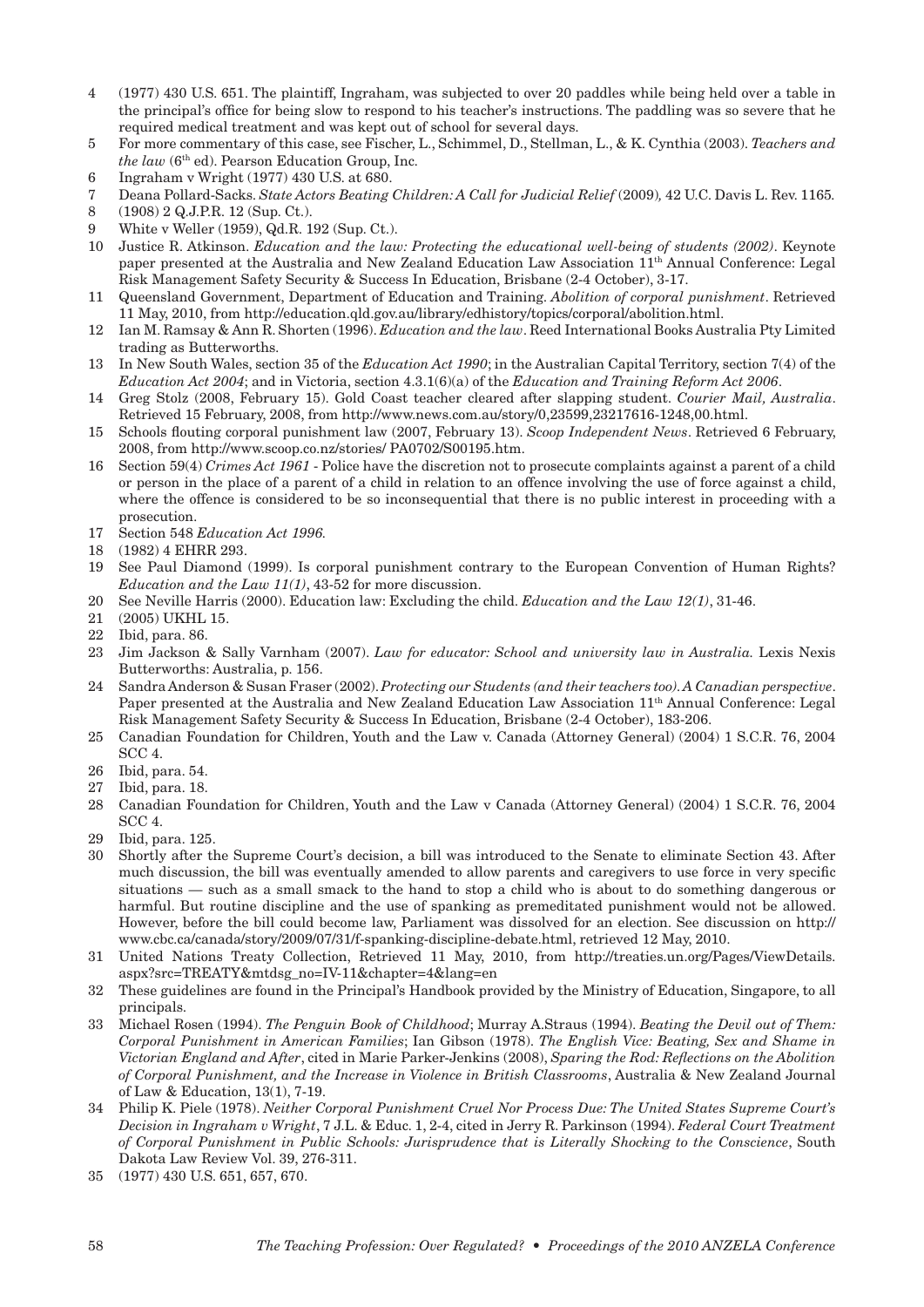- 36 Examples of such cases include speaking in Spanish at recess *United States v Texas*, 498 F. Supp. 1356, 1373 (E.D. Tex. 1980); failing to turn in a homework assignment – *Crews v. McQueen*, 385 S.E.2d 712, 713 (Ga. Ct. App. 1989); refusal to answer questions put to him – *Sparks v Martin* (1908) 2 Q.J.P.R. 12 (Sup Ct.); being impertinent to the teacher – *White v Weller* (1959) Qd.R.192 (Sup. Ct.); refusal to do a sum at the blackboard – *Hiemstra and Myburgh* (1970) S.A.R.
- 37 See http://www.endcorporalpunishment.org/pages/hrlaw/judgments.html for examples of such judgments.
- 38 26 states have actually enacted legislation to protect children from all corporal punishment. See End All Corporal Punishment of Children at http://www.endcorporalpunishment.org/pages/progress/prohib\_states.html
- 39 Mansell v Griffiths (1908) 1 K.B. 947. In this case, an assistant teacher inflicted corporal punishment on a student even though she was not authorised to do so under the school's regulation. The student filed proceedings for assault.
- 40 See overview of corporal punishment in US, Australia and Canada in earlier pages.
- 41 David Orentlicher, Spanking and Other Corporal Punishment of Children by Parents: Overvaluing Pain, Undervaluing Children, 35 Hous. L. Rev. (1998-1999), 147-185, p. 153.
- 42 Position Paper of the Society for Adolescent Medicine, *Corporal Punishment in Schools*, 32 J. Adoles. Health 385 (2003).
- 43 Ingraham v Wright (1977) 430 U.S. at 682.
- 44 Baker v Owen (1975) 395 F. Supp. 294, *aff'd*, 423 U.S. 907 (1975).
- 45 Ingraham v Wright (1977) 430 U.S. at 677.
- 46 Hall v Tawney (1980) 621 F.2d 607 (4th Cir) "... the substantive due process inquiry in school corporal punishment cases must be whether the force applied caused injury so severe, was so disproportionate to the need presented, and was so inspired by malice or sadism rather than a merely careless or unwise excess of zeal that it amounted to a brutal and inhumane abuse of official power literally shocking to the conscience." at 613.
- 47 Ingraham v Wright (1977) 430 U.S. at 677.
- 48 See John P. Bourke. (1981). *Bourke's Criminal Law*. Victoria. Sydney: Butterworth's, and Robert van Wichen (July 1999). *The Parental Use of Physical Discipline in New Zealand*. Retrieved 11 August, 2010, from http:// www.rcnzonline.com/fnf/a102.htm.
- 49 Sansone v Bechtel, 429 A. 2d 820 (Conn. 1980).
- 50 Justice Nolan in R. v Taylor, The Times 28 December 1983, cited in William Harry Giles (1988). *Schools and students. Legal aspects of administration*. The Carswell Co. Ltd., p.51.
- 51 See Sacks, Deana P. (2009). *State Actors Beating Children: A Call for Judicial Relief*, 42 U.C. Davis L. Rev. 1165. Some examples cited are that the more children receive physical punishment, the less likely they are to feel remorse upon hurting others or to empathise with others; the more children are corporally punished, the more they aggressed against others subsequently; the more corporal punishment mothers received as children the greater their current level of anger, which in turn predicted greater use of corporal punishment on their own children. See also Catherine A. Taylor *et. al.*(2010). Mothers' Spanking of 3-Year-Old children and Subsequent Risk of Children's Aggressive Behaviour, *Pediatrics*, May 2010; vol 125: pp e1057-e1065 that supports the view that frequent use of corporal punishment on 3 year olds is associated with increased risk for higher aggression when they turn 5.
- 52 See Mary Lou Kelley et. al., *Acceptability of Positive and punitive Discipline Methods: Comparisons Among Abusive, Potentially Abusive, and Nonabusive Parents*, 14 Child Abuse & Neglect 219, 219 (1990), cited in David Orentlicher, Spanking and Other Corporal Punishment of Children by Parents: Overvaluing Pain, Undervaluing Children, 35 Hous. L. Rev. (1998-1999), 147-185.
- 53 Robert E. Larzelere, Presentation. A Review of the Outcomes of Parental Use of Nonabusive or Customary Physical Punishment, 98 Pediatrics 824, 824 (1996).
- 54 See, e.g., Diana Baumrind, Response (1996), *A Blanket Injunction Against Disciplinary of Use of Spanking Is Not Warranted by the Data*, 98 Pediatrics 828, 829; Diana Baumrind, Robert E. Larzelere & Philip A. Cowan (2002), *Ordinary Physical Punishment: Is It Harmful? Comment on Gershoff (2002)*, 128 Psychol. Bull. 580, 585; Marjorie Lindner Gunnoe & Carrie Lea Mariner (1997), *Toward a Developmental-Contextual Model of the Effects of Parental Spanking on children's Aggression,* 151 Archive of Pediatrics & Adolescent Med. 768, 773-74; Deanna Pollard (2002-2003), *Banning Child Corporal Punishment*, 77 Tul. L. Rev. 575, at 627-34 (asserting arguments in support of corporal punishment), cited in Benjamin Shmueli, *Corporal Punishment in the Educational System versus Corporal Punishment by Parents: A Comparative View*. Law & Contemporary Problems, Vol. 73, Spring 2010.
- 55 Position statement of the American College of Pediatricians (ACP). Retrieved 20 May, 2010, from http://www. americancollegeofpediatricians.org/Corporal-Punishment-A-Scientific-Review-of-Its-Use-in-Discipline.html.
- 56 In this study conducted by Dr Marjorie Gunnoe, over 2500 teenagers were interviewed about spanking. It was found that those who had been spanked between ages 2 and 6 performed better academically, are more optimistic about the future, and displayed the least antisocial behaviour, violence and bouts of depression. Those spanked between ages 7 and 11 exhibited more negative behaviour, but were still successful academically. Those who were spanked beyond age 12 and those who were never physically disciplined performed more poorly in all the areas mentioned above. See Thaddeus M. Baklinski (2010). *Study: Young Children Who are Spanked are Happier and More successful as Teenagers,* Retrieved 14 May, 2010, from http://www.lifesitenews.com/ldn/2010/ jan/10010507.html